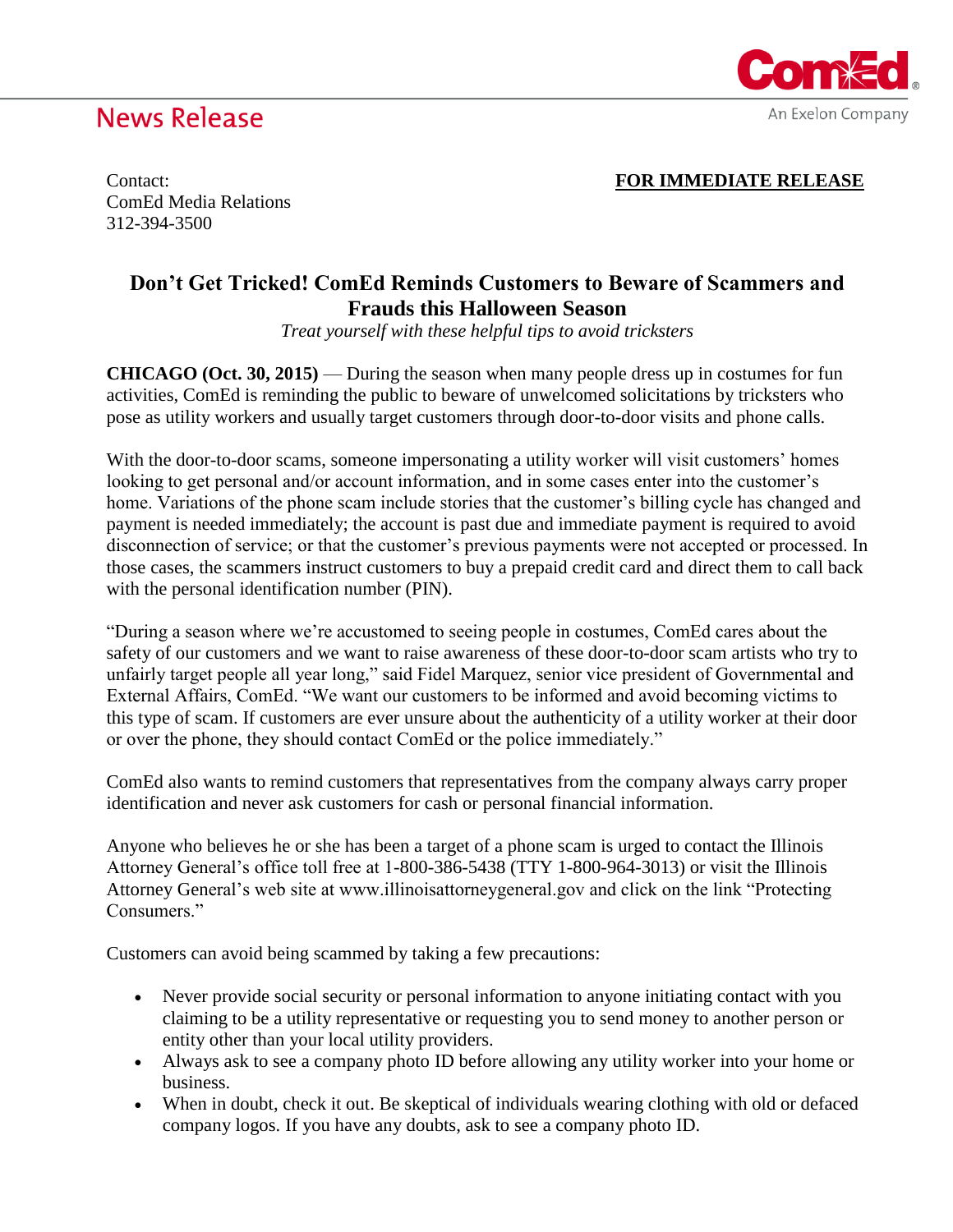- Never make payment for services to anyone coming to the door.
- If customers ever have concerns about the status of their account, they can contact ComEd at 1-800-EDISON1

### ###

#### *About ComEd*

*Commonwealth Edison Company (ComEd) is a unit of Chicago-based Exelon Corporation (NYSE: EXC), the nation's leading competitive energy provider, with approximately 7.8 million customers. ComEd provides service to approximately 3.8 million customers across northern Illinois, or 70 percent of the state's population. For more information visit [ComEd.c](http://www.comed.com/)om, and connect with the company on [Facebook,](http://www.facebook.com/comed) [Twitter](http://www.twitter.com/comed) an[d YouTube.](http://www.youtube.com/commonwealthedison)*